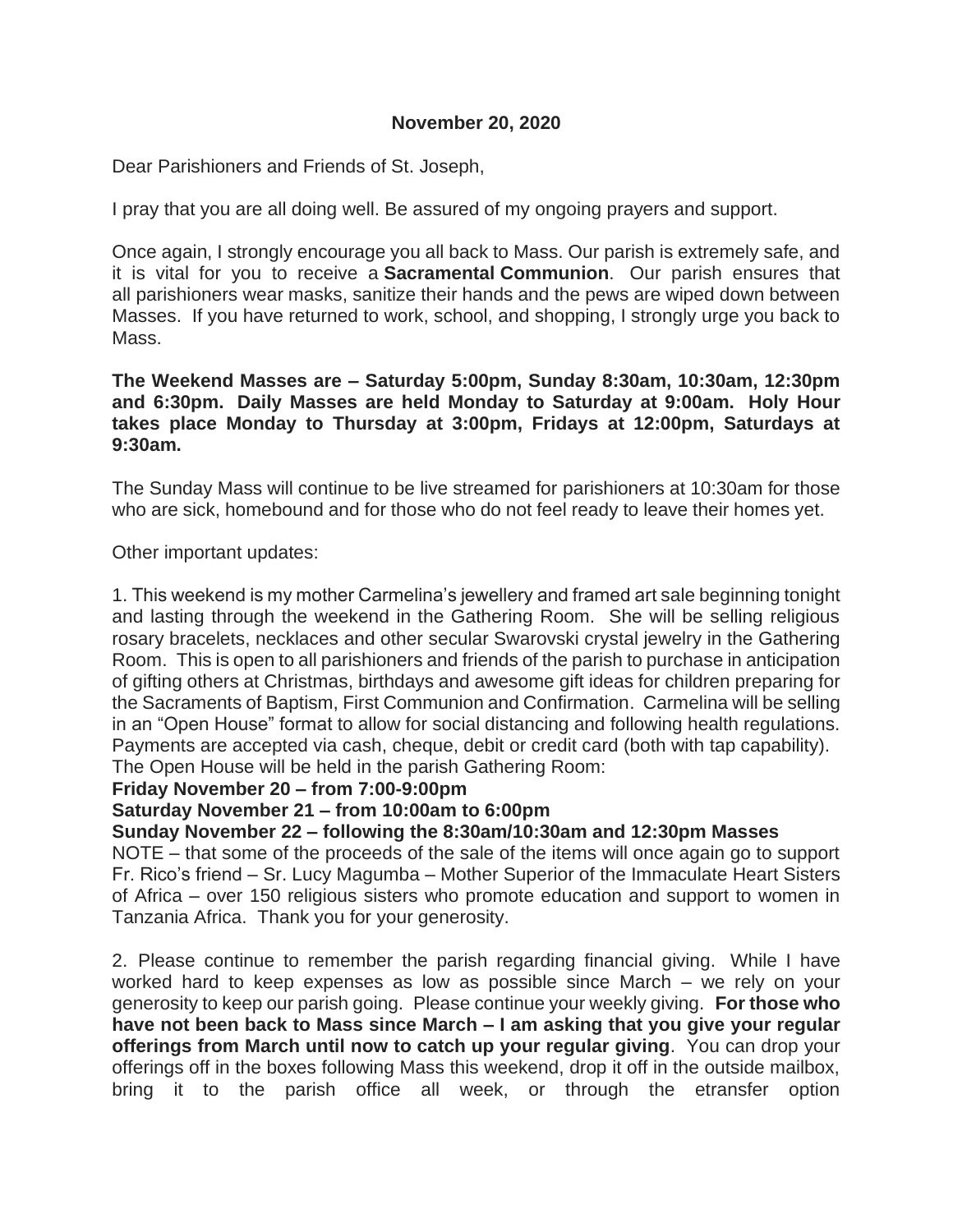– [myparishgift@gmail.com.](mailto:myparishgift@gmail.com) Thank you in advance to those families who sustain our parish through their contributions.

3. November 25 is the feast of our patroness St. Catherine of Alexandria. There is a special Mass from the Cathedral at 10:00 a.m. As a result, the morning Mass here in the parish will be **8:30 a.m. on Wednesday November 25th .** St. Catherine of Alexandria pray for us!

4. The Heating and Air Conditioner systems in the Church are 25 years old and need replacement. With the approval of Bishop Bergie and the Finance Council of the parish, the project to replace the 4 commercial units on the roof of the church and the office system will be replaced this week. This decision was made 8 weeks ago and the furnaces will be installed this week. By God's grace, I made the decision back in September, which was providential, since this week 3 of the 4 units have stopped working – God is so good. This project will be a massive one and will total over \$120,000. We will be sharing information with you regarding special collections and fundraising for the payment of these units. Note that there will be construction on the campus of the Church for most of this week. Any questions, contact me in the parish office.

5. You will notice that the potholes around the sewers and the entrance of the parking lot have finally been fixed. The company that was hired to install the new entrance/exit have finally scheduled the work for the patching and will be completed today (Friday). Please drive carefully in our parking lot as the asphalt settles today and tomorrow and be cautious of the pylons.

6. 2021 envelopes are available for pickup in the foyer of the Church. Please pick up your envelopes for the new year which begins the end of November.

7. The CWL will be selling distributing the Christmas Poinsettias next weekend. Thank you for supporting their efforts.

8. The Knights of Columbus are continuing to accept winter coats to share with those most in need. If you would like to donate some coats, please leave them at the parish office or in the boxes found in the foyer of the Church.

9. The parish website continues to help so many – visit [www.stjosephgrimsby.ca](http://www.stjosephgrimsby.ca/) – and our social media accounts to help enhance your faith. Also please continue to look at the parish YouTube channel for daily updates.

Facebook - <https://www.facebook.com/StJoesGrimsby/> Instagram - <https://www.instagram.com/stjoesgrimsby/> Twitter - <https://twitter.com/stjoesgrimsby>

The parish YouTube channel once again is - [https://www.youtube.com/channel/UCX5\\_TJMB7GpOw6M0LV8t9pw](https://www.youtube.com/channel/UCX5_TJMB7GpOw6M0LV8t9pw)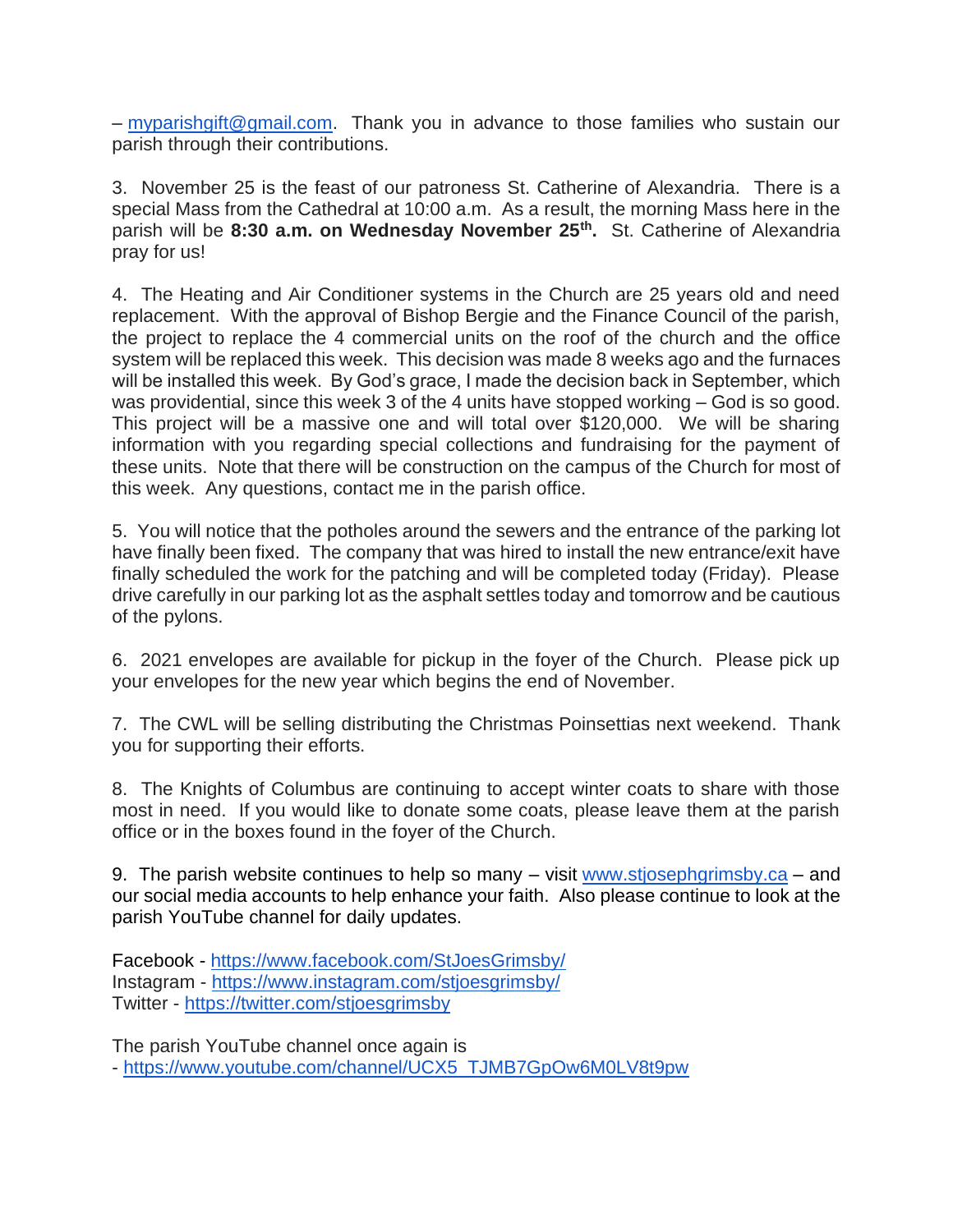10. The parish Bible Study – God Talk - continues with its **next session on Tuesday November 17 at 7:00pm**. We will be studying Hosea Chapters 5-12. Click on the link below and join as you are encouraged to deepen your relationship with God and the study of the scriptures. If you need help setting this  $up$  – contact the parish office.

Fr-Rico Passero is inviting you to a scheduled Zoom meeting.

Topic: Fr. Rico Passero God Talk Meeting Time: This is a recurring meeting Meet anytime

Join Zoom Meeting

[https://us02web.zoom.us/j/82763215683?pwd=TnFENVhveEF5VktKem1NMDVMdldzQ](https://us02web.zoom.us/j/82763215683?pwd=TnFENVhveEF5VktKem1NMDVMdldzQT09) [T09](https://us02web.zoom.us/j/82763215683?pwd=TnFENVhveEF5VktKem1NMDVMdldzQT09)

Meeting ID: 827 6321 5683 Password: GodTalk

11. Friendly reminder, **confessions** continue to be heard on Saturday afternoons from **3:00 to 4:00pm**. Confessions will be heard in the **St. Nicholas Room** (crying room)

12. Baptisms continue to be celebrated. If you wish to have your son or daughter baptized, please contact the parish office.

13. Please continue to pray for our young people preparing for the Sacrament of Confirmation. The Sacrament will be celebrated on Saturday December 5<sup>th</sup> for the young people of our parish, now studying at Blessed Trinity Catholic Secondary, formerly of Our Lady of Fatima Catholic. Please join in prayer participating in the digital livestream since numbers need to be limited due to COVID. Come Holy Spirit!

14. I continue to invite you all to utilize the FORMED.org platform. Again, free to all parishioners, there are NUMEROUS resources for you to check out as an individual and as a family. Free to all parishioners. I have again included the instructions to enroll here:

To log onto FORMED (again FREE to all parishioners)

- Visit [www.formed.org](http://www.formed.org/)
- · Click Sign up
- $Click I belong to a parish or organization$
- Type St Joseph Grimsby in the "find your parish or organization" box and click on our parish name once it populates
- **Click Next**
- · Add your name and email address then click sign up
- · Enjoy FORMED

15. This is the St. Joseph Schedule for the week ahead. Note that Daily Masses again can be attended in person as well as the Daily Holy Hour (Eucharistic Adoration, Rosary,